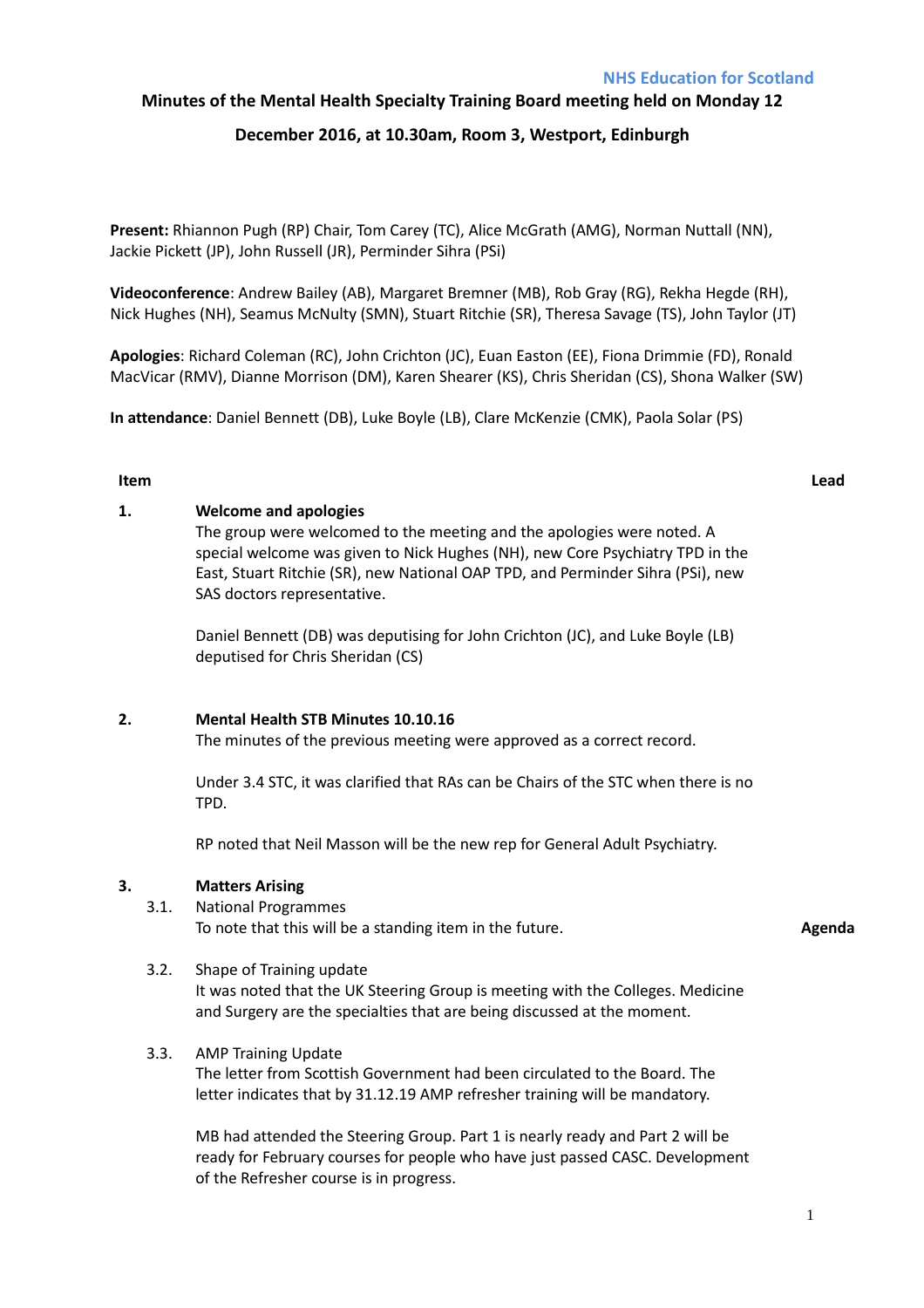#### 3.4. GMC Form B approval

KS had circulated the drafted sentences to the group for comments. She will recirculate them for final agreement. Any comments to be sent to PS or RP.

CMK noted that TPM team leads have to liaise with the STBs to make sure all placements are accurately displayed in the GMC List of approved sites. If any TPD finds that there are sites not on the approved GMC list, they have to let the TPM lead know. The link to the full list of GMC approved sites: http://www.gmc-uk.org/education/28373.asp

The four national TPDs will get together to look at the process of approval for the new national programmes, with the TPM Lead and RP. JR will organise the meeting.

**4. E&D Outcomes 2017-2021**

The Board had received the E&D Objectives paper for information. CMK explained that these are outcomes for the whole organisation but there are some that are particularly relevant to Medicine. The paper is still in draft form so if there are any comments please send them to PS or RMV.

#### **5. Recruitment**

- 5.1. CT Recruitment
- 5.2. ST Recruitment

Recruitment for both Core and Higher training continues to be irregular. The next round of CT1 interviews will take place on 23 and 24 January. ST4 interviews will take place in Manchester in the spring. JR noted that there was a proposal to expand the ePortfolio station and remove Audit from the interviews, but this will be trialled first in 2017. JR will liaise with Tracy Hicks to make sure that there are enough interviewers.

#### 5.3. International Medical Training Fellowship

It was clarified that IMTF is a process led by the Scottish Government, who ask the Health Boards to submit their bids for this fellowships, funded by the own Health Boards. Once the Scottish Government has collated all the bids, they pass them to the STBs for them to give the bids their approval in regards to educational capacity.

These are not trainees, so there are no ARCPs, but NES strives to give them a satisfactory education experience. Anne Dickson will be asked to send the IMTF guidance to the STB.

This item will be kept on the agenda.

#### 5.4. SMT Website

RP had spoken to the website development team. They cannot add many more photos to the recruitment page.

JR noted that some of the links in ScotMT direct to old information. The National TPDs were asked to double-check that all the information and links in the website are up to date and email inaccuracies to RP.

**JR** 

**KS**

**RP**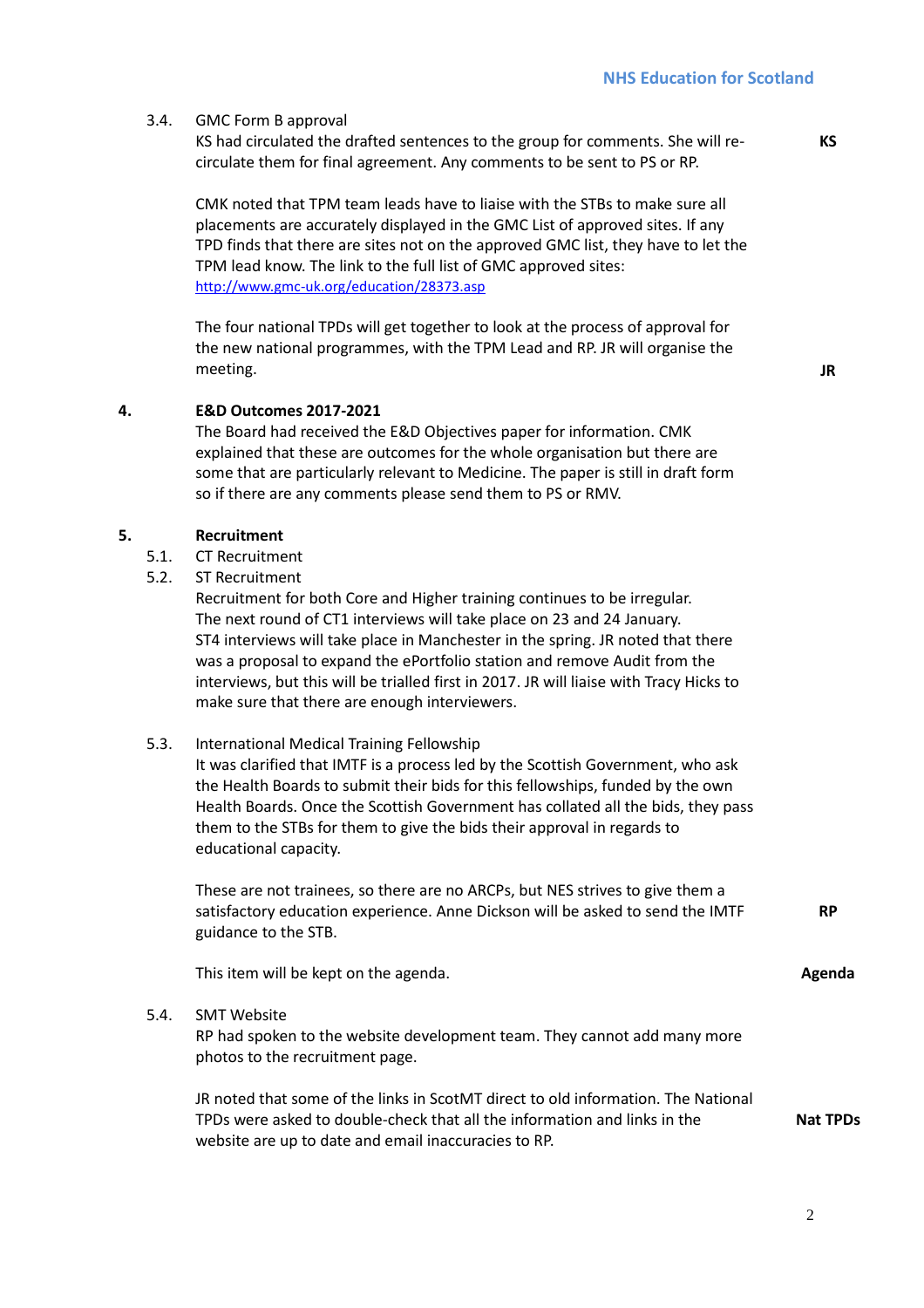LB noted that GP are doing very good marketing, with lots of presence in social media. If anyone has ideas to improve Psychiatry's marketing, please email RP. RP will also talk with William Reid, who is leading the StART initiative.

5.5. Units of Application

It was confirmed that each region can be a separate unit of application. JR will chase this up for the next recruitment round. National programmes can also offer four regions.

**JR** 

# **6. Workforce**

There were no updates.

## **7. Dual Training**

- 7.1. Forensic and Psychotherapy DB noted that there had been a few initial admin issues but they were solved now.
- 7.2. Other Dual posts

Old Age and General Adult Psychiatry are going to the next national recruitment.

# **8. QM/QI**

TS reported that the QRP in September had gone very well. There are not many visits set yet. The dates and sites will be communicated to the DMEs and they will cascade to the TPDs.

The visit to St John's had identified several examples of good practice, including the use of WhatsApp by trainees to facilitate handover. The Murray hospital visit was also done and the report was still in draft form.

## **9. Simulation and Psychiatry**

NN noted that there is one Fellow doing work on ECT Simulation for trainees in Edinburgh RI and St John's.

CMK chairs the NES Simulation group and has met with specialties' reps and Simulation centre reps. She highlighted that anything offered to trainees for the curriculum must be made available to all Scotland and not just one region.

This item will be kept on the agenda. **Agenda** 

# **10. Heads of School**

The main issue discussed at the last meeting had been recruitment.

## **11. ETSC update**

JR gave the highlights:

- CASC examinations IMG working overseas do better than IMGs in programme in the UK.
- WPBA the number of WPBA required in ST4 is variable by specialty. UK schools can also specify the number of WPBA required. They are also looking into increasing the pool of people able to do WPBA.

The Board discussed this at length as the general feeling was that currently very few WPBA are done by consultants. There is no guidance in the curriculum as to the number of WPBAs that need to be done by a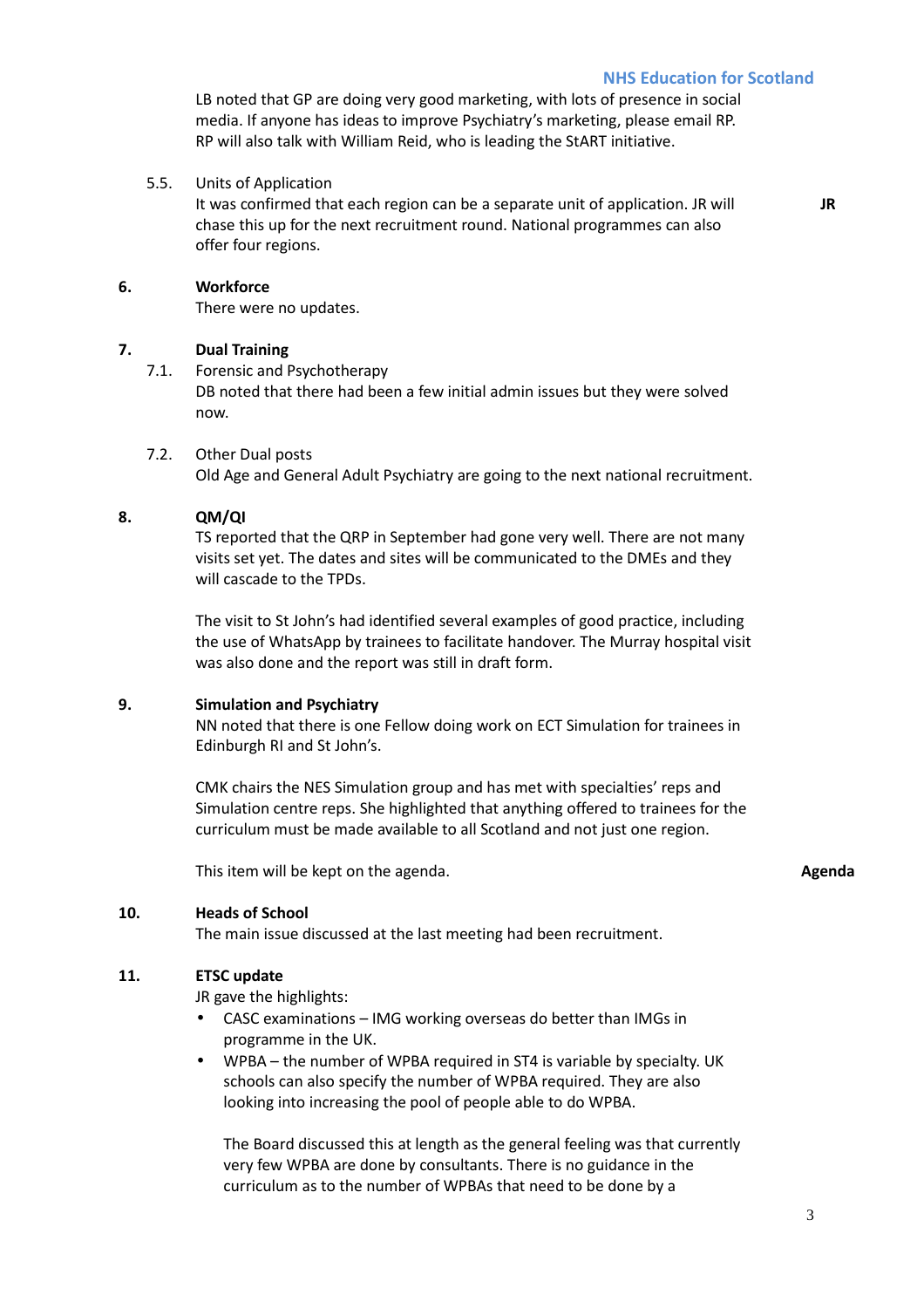# **NHS Education for Scotland**

consultant. Nurses and SAS doctors are also eligible to do WPBAs but there is no training available. JR will email Nicki Cochran to clarify what banding nurses have to be to do WPBA, and will also ask about training.

Although it is good to have other professions' input, the Board agreed that they can guide trainees to prefer consultants for the large majority of their WPBAs. JR will get a formal College opinion on it to see if it is possible to clarify this in the curriculum. He will also be in touch with the rest of TPDs in Scotland to see how they are doing it.

**12. Updates**

12.1. LDD / MDET highlights

CMK gave a few highlights from the last MDET meeting:

- GMC visit 2017 a list of specialties and sites to be visited will be available early in the new year.
- Proposal to initiate Broad-based Training in Scotland from August 2018. It would be a 4 rotation programme including Psychiatry at ST1. Negotiations are ongoing. The posts would come from vacancy factor posts. These have different names in different Health Boards. SJDC will be invited to attend future meetings.
- The new ARCP process is being implemented in the winter ARCPs. Feedback will be collected and the guidance updated if required. It was noted that the vast majority of unsatisfactory ARCPs will be well known before the panel meets.
- 12.2. Specialties
	- GAP no issues
	- Psychotherapy (Nat programme) The new National TPD will be invited to the STB. RP confirmed that MDET were happy for the Psychotherapy CBT post in the West to be converted to a Dynamic post. RP will email Andrea Williams formally to confirm this.
	- OAP (Nat programme) The national programme was approved by the GMC for February recruitment. There are no trainees yet, but 25 vacancies will be put to advert, with 13 of them in August for national recruitment.
	- ID (Nat programme) 3 vacancies not recruited will go to the next round of recruitment.
	- Forensic Psychiatry (Nat programme) No major issues
	- CPT Advert for LATs in the South East. Trainees from the East will be joining the South East MRCPsych curriculum course
	- CAP (Nat programme) The GMC approval letter has been received. There is one trainee in the West already. 9 vacancies are going to recruitment in February. Two applicants for the SCREDS posts were non-appointable.
- 12.3. Medical Managers No update.

#### 12.4. Academic

Two PsySTAR fellows have gone back into clinical training while writing their PhDs. MB noted that they hope to advertise SCREDS posts in the North for August 2017 intake from General Adult.

12.5. BMA

**RP** 

**JR** 

**JR**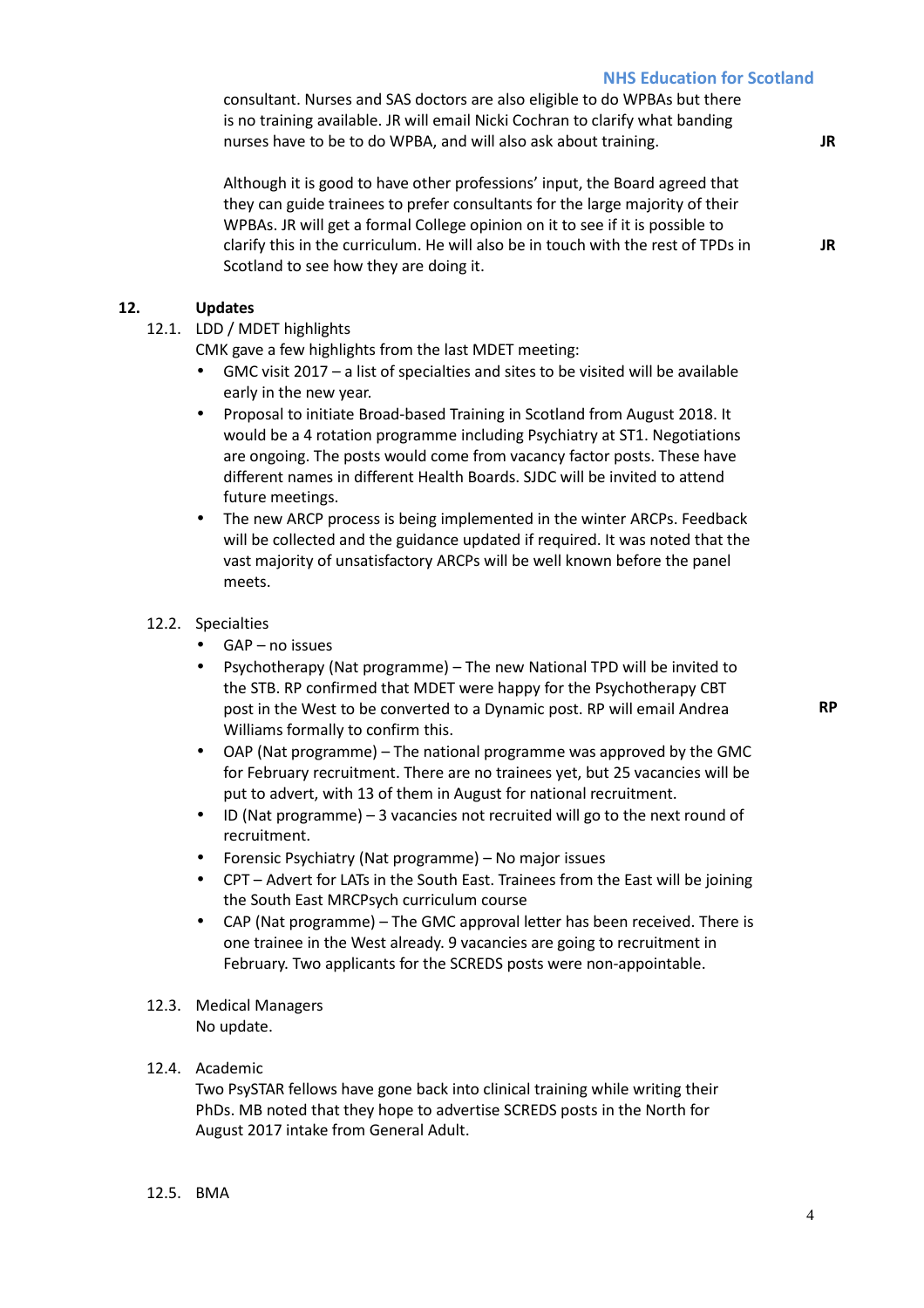There is no update.

# 12.6. Trainee

AB informed that there is a project looking into how supported and valued trainees feel during training. A report will be issued in January. There is also an ongoing survey about retention of ST3 to ST4 trainees.

# 12.7. Specialty Doctor

PSi reported that there are lots of talks about recruitment and retention. There is a drive in Grampian to re-open the Associate Specialist grade, but this still under negotiation. There is a lot of interest from other Health Boards so if it works in Grampian it may be expanded elsewhere. The grade is to be re-opened under the old T&Cs. It has already been done in England with great success.

# 12.8. STARG

RP will be chairing the group from now on.

## **13. Papers for information**

No additional papers were received for information.

## **14. AOB**

14.1. Foundation

RP, John Mitchell (SG Mental Health adviser) and College reps are meeting with Duncan Henderson and RMV to look at increasing numbers of Foundation trainees in Psychiatry.

#### 14.2. Supervision

Supervision guidance had been distributed to TPDs from NES, but after some discussion the Board agreed that it seemed like the guidance was directed at Medical specialties and was not appropriate for Psychiatry. For example, it is not possible to implement in ST4 Forensic Psychiatry. If it is to be adopted, it will need more careful wording. RP will write to MDET to indicate that the guidance as it stands is not relevant for Psychiatry ST4. She will share with the Board for comments before sending to MDET.

## 14.3. ARCP guidance

MB queried the guidance about ARCP required evidence in the Scotland deanery website. This refers to Level 1 Supervisor's report. The Board had discussed this some time ago and had agreed on at least one report at Level 2. RP will write to Anne Dickson to clarify. **RP** 

## **15. Date of next meetings**

27 February 2017, 10.30am, Room 3, Westport, Edinburgh

12 June, 10.30am, Room 6, 2 Central Quay, Glasgow

18 September, 10.30am, Room 2, Westport, Edinburgh

04 December, 10.30am, Room 6, 2 Central Quay, Glasgow

**RP**